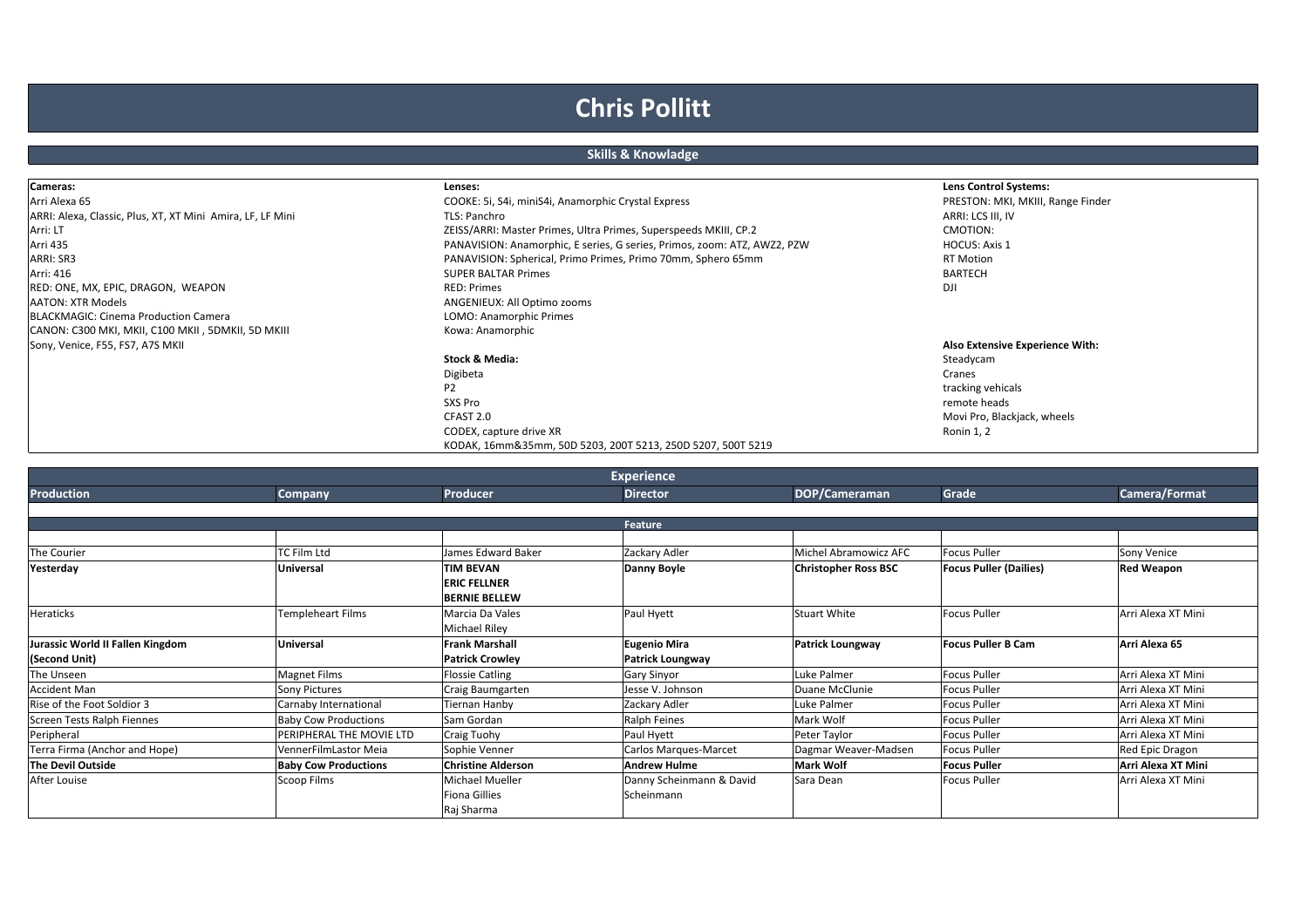| Slumber                                | Tea Shop & Film Company<br><b>Goldcrest Films International</b> | <b>JAMES HARRIS</b><br><b>MARK LANE</b><br><b>PASCAL DEGOVE</b> | Jonothan Hopkins                                            | <b>Polly Morgan</b>       | <b>Focus Puller</b>           | Arri Alexa XT (Anamorphic) |
|----------------------------------------|-----------------------------------------------------------------|-----------------------------------------------------------------|-------------------------------------------------------------|---------------------------|-------------------------------|----------------------------|
| 2 Hrs                                  | <b>Makelight Productions</b>                                    | Diana Juhr De Benedetti Andromeda James Newton<br>Godfrey       |                                                             | Sara Dean                 | <b>Focus Puller</b>           | Arri Alexa XT (Anamorphic) |
| <b>Beautiful Devils</b>                | <b>Ascension Productions</b>                                    | <b>Craig Tuohy</b>                                              | James Marquand                                              | <b>Stuart White</b>       | <b>Focus Puller</b>           | Arri Amira                 |
| <b>Hot Property (Dailies)</b>          | <b>Fortune Films</b>                                            | <b>Campbell Beaton</b><br><b>Tiernan Hanby</b>                  | <b>Max McGill</b>                                           | <b>Tony C Miller</b>      | <b>Focus Puller</b>           | Arri Alexa XT              |
| Risel of the Krays (Second Unit)       | <b>Carnaby International</b>                                    | Ken & Sebastian Brown,<br><b>Craig Tuohy</b>                    | <b>Zackary Adler</b>                                        | <b>Stuart White</b>       | <b>Focus Puller</b>           | <b>Red Epic</b>            |
| Fall of the Krays (Pick ups)           | Carnaby International                                           | Ken & Sebastian Brown,<br>Craig Tuohy                           | Zackary Adler                                               | Luke Palmer               | <b>Focus Puller</b>           | <b>Red Dragon</b>          |
| Between Two Worlds                     | Formidable                                                      | Pete Gibbons                                                    | James Marquand                                              | <b>Stuart White</b>       | <b>Focus Puller</b>           | Sony F55                   |
| The Making of Under The Skin           | Film4                                                           | <b>Ben Crook</b>                                                | <b>Ben Crook</b>                                            | <b>Ben Crook</b>          | <b>DIT</b>                    | EX3                        |
| The Toll                               | Independent                                                     | Zac Hildich, Antony Web                                         | Zac Hilldich                                                | Antony Webb               | 2nd Assistant Camera          | Panasonic HVX 502          |
|                                        |                                                                 |                                                                 |                                                             |                           |                               |                            |
|                                        |                                                                 |                                                                 | <b>TV</b>                                                   |                           |                               |                            |
|                                        |                                                                 |                                                                 |                                                             |                           |                               |                            |
| Why Are You Like This                  | ABC/Netflex                                                     | Antje Kulpe                                                     | Jessie Oldfield<br>Adam Murfet                              | Shelley Farthing-Dawe     | <b>Focus Puller</b>           | Arri Alexa Mini LF         |
| The Bay S2                             | <b>ITV</b>                                                      | Alex Lamb                                                       | Robert Quinn<br>Julia Ford                                  | Ryan Kernaghan            | Focus Puller B Cam            | Arri Alexa Mini            |
| Worst witch S4                         | <b>BBC</b>                                                      | Kim Crowther                                                    | <b>DIRK CAMPBELL</b><br><b>DERMOT BOYD</b><br>Lindy Heymann | <b>Tony Coldwell</b>      | <b>Focus Puller</b>           | Arri Alexa Mini            |
| May and George                         | Netflex                                                         | Kelly McGolpin                                                  | <b>Ally Pankiw</b>                                          | Will Hanke                | Focus Puller (Dailies)        | Arri Alexa Mini            |
| Silent Witness S23                     | <b>BBC</b>                                                      | Lawrence Till                                                   | Thaddeus O'Sullivan                                         | Kieran McGuigan           | <b>Focus Puller (Dailies)</b> | Arri Alexa Mini            |
| The Crown S3 (Dailies)                 | Netflex                                                         | Michael Casey                                                   | Sam Donovan                                                 | Fabian Wagner             | Focus Puller (Dailies)        | Soney F55                  |
| The Bay S1                             | <b>ITV</b>                                                      | Mags Conway                                                     | Lee Haven Jones<br>Robert Quinn                             | Ryan Kernaghan            | Focus Puller B Cam            | Arri Alexa Mini            |
| Chimerica (Dailies)                    | Channel 4                                                       | <b>Adrian Sturges</b>                                           | Michael Keillor                                             | Wojciech Szepel           | <b>Focus Puller</b>           | Arri Alexa Mini            |
| Bounty Hunter 2 (dailies)              | Sky                                                             | Charlie Leech                                                   | <b>Toby MacDonald</b>                                       | Dan Bronks                | Focus Puller                  | Arri Alexa Mini            |
| Hanna S1 (Dailies)                     | Amazon, Universal NBC                                           | Hugh Warren                                                     | Amy Neil                                                    | Kate Reid                 | Focus Puller (Dailies)        | Arri Alexa Mini            |
| Cold Feet S8                           | <b>ITV</b>                                                      | Mags Conway, Kathryn O'Conner                                   | Rebecca Gatward                                             | <b>Stuart Biddlecombe</b> | <b>Focus Puller</b>           | Arri Alexa Mini            |
| <b>BAFTA TV Awards</b>                 | Formidable                                                      | Becci Ride                                                      | Iain Slater                                                 | Greg Liscombe             | Operator                      | Sony FS7                   |
| Press S1                               | Sky Atlantic/BBC1                                               | Paul Gilbert                                                    | Tom Vaughan                                                 | Kate Reid                 | <b>Focus Puller</b>           | Arri Alexa Mini            |
| Marcella S2                            | <b>ITV</b>                                                      | Ann Harrison-Baxter                                             | <b>Charles Martin</b>                                       | Kate Reid                 | <b>Focus Puller</b>           | Panasonic Varicam 4K       |
| Uncle Season 3                         | BBC3                                                            | Faiza Hosenie                                                   | Oliver Refson                                               | Kate Reid                 | <b>Focus Puller</b>           | Arri Alexa XT              |
| Age of Enlightenment (Pilot)           | <b>Fidgit Films</b>                                             | Ben Kent/Kyle Eaton                                             | <b>Ben Kent</b>                                             | Chris Pollitt             | Cinematographer               | Canon C300                 |
| All Killer (Pilot)                     | Sky                                                             | Matt Holt                                                       | Matt Holt                                                   | Ciaran Obrien             | <b>Focus Puller</b>           | Sony FS 7                  |
| Spads (Dailies)                        | <b>Fidgit Films</b>                                             | Ben Kent<br>Nick Hilton                                         | Nick Hilton                                                 | Chris Pollitt             | Cinematographer               | Canon C300                 |
| Best Before (Pilot)                    | <b>ITV</b>                                                      | Lee-Anne Richardson                                             | Sam White                                                   | Chris Pollitt             | Lighting Cameraman            | Canon C300                 |
| Dish Up R1                             | <b>BBC</b>                                                      | Owen Kean                                                       | Owen Kean                                                   | Will Darkin               | Operator                      | Canon C300                 |
| LADBROKES   WHO'S GOT THE BALLS        | Formidable                                                      | Harriet Webb                                                    | Colin O'Toole                                               | Stuart White              | Operator                      | Sony FS 7                  |
| Weekly Wipes: Election Wipe            | <b>BBC</b>                                                      | TOM CORRIGAN                                                    | <b>LORRY POWLES</b>                                         | <b>BEN SPENCE</b>         | 2nd Assistant Camera          | Arri Amira                 |
| Henry & Aaron: 7 Steps to Superstardom | <b>Comedy Central</b><br><b>Movie Extra</b>                     | <b>Lauren Elliot</b>                                            | Zach Hilldich, Antony Webb<br><b>Maz Lahooti</b>            | Dave Lemay                | <b>Focus Puller</b>           | 5D, JVC (GY-HM7)           |
| Mal.com                                | <b>ABC</b>                                                      | <b>Susie Campbell</b>                                           | <b>Steve Pedi, David Swan</b>                               | <b>Michael McDermott</b>  | 2nd Assistant Camera          | Sony: DigiBeta             |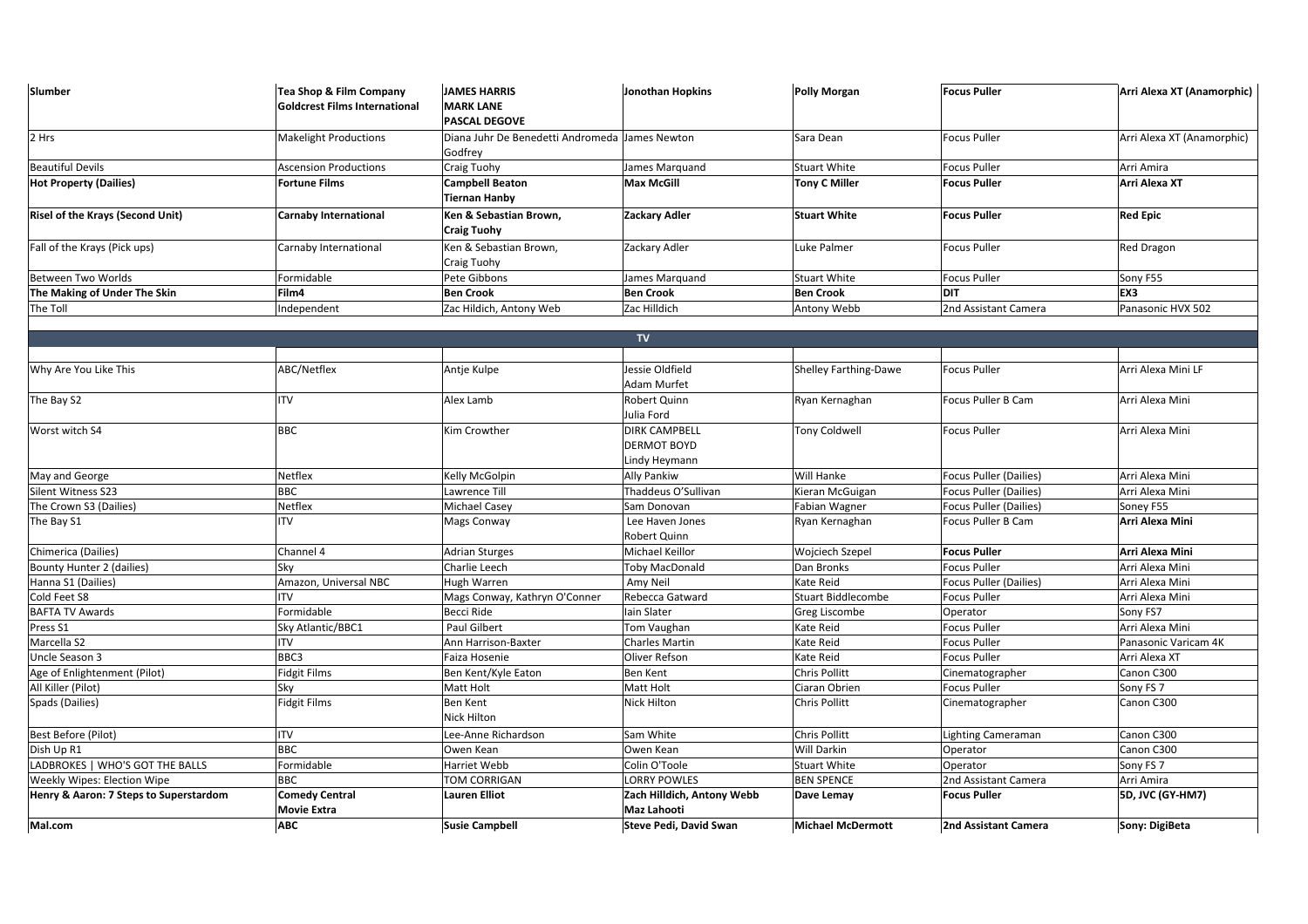|                                       |                                              |                          | <b>Commercials/Promos</b> |                             |                     |                             |
|---------------------------------------|----------------------------------------------|--------------------------|---------------------------|-----------------------------|---------------------|-----------------------------|
|                                       |                                              |                          |                           |                             |                     |                             |
| MLA: Share the secret                 | Good Oil                                     | Chana McLallan           | <b>Justin McMillan</b>    | Shelley Farthing-Dawe       | <b>Focus Puller</b> | Arri Alexa Mini LF          |
| Berlei: Women Know                    | Revolver                                     | <b>AnnaMannix</b>        | Leilani Croucher          | <b>Andrew Commis</b>        | <b>Focus Puller</b> | Arri Alexa Mini LF          |
| X Factor ITV                          | <b>ITV</b>                                   | Louise Jones             | Rachel King               | Ryan Kernaghan              | <b>Focus Puller</b> | Arri Alexa Mini             |
| <b>Balintines</b>                     | Feed Films                                   | Harriette Webb           | Dan Ruttley               | Mark Cobb                   | <b>Focus Puller</b> | Alexa Mini                  |
| Paddy Power: Drunk Tank               | <b>St Marks</b>                              | Max Gheysens             | Jonathan Brooks           | <b>Stuart White</b>         | <b>Focus Puller</b> | <b>Red Dragon</b>           |
| Samsung: Tough Muddert                | <b>M&amp;C SAATCHI</b>                       | <b>HATTY HODGSON</b>     | John Parker               | <b>TIM BOYDELL</b>          | <b>Focus Puller</b> | Phantomflex 4K              |
| Sweaty Betty: 20yrs                   | <b>Sweaty Betty</b>                          | Lucinda Plunkett         | Tamara Hill-Norton        | Greg Luscombe               | <b>Focus Puller</b> | Sony FS7                    |
| Ryvita with Davina Mccall             | <b>ITN Productions</b>                       | NOELIA LAGE              | <b>SIMON WALDOCK</b>      | <b>SIMON WALDOCK</b>        | Operator            | Arri Alexa Mini             |
| Lege: Heart squad                     | Feed                                         | <b>Stacey Arthur</b>     | Dan Ruttley               | <b>Stuart White</b>         | <b>Focus Puller</b> | <b>Red Dragon</b>           |
| Game: trade in                        | Color TV                                     | Rebecca Hewett           | Matt Holt                 | Ciaren Obrien               | <b>Focus Puller</b> | Arri Amira                  |
| Vodafone with Mad Mike                | Engage Sports Media                          | James Parnis             | <b>Steve Marshall</b>     | Duane McClunie              | <b>Focus Puller</b> | Arri Alexa Mini             |
| Police Now                            | Tonic Agency Limited                         | Laura Johns              | Laura Johns               | Nick Brit                   | <b>Focus Puller</b> | Arri Alexa Classic          |
| <b>Vodafone Connect</b>               | Vice                                         | Adam Lilley              | Michelle Coomber          | Kate Reid                   | <b>Focus Puller</b> | Arri Alexa Mini             |
| <b>Barclays Promo</b>                 | <b>Big Small TV</b>                          | Stephen Tottingham       | Eric Loren                | Luke Palmer                 | <b>Focus Puller</b> | Arri Alexa Mini             |
| M&S Promo Fashoin Week                | Two Trick Pony                               | lan Hughes               | Joe Withers               | Joe Ransom                  | <b>Focus Puller</b> | Sony F7S                    |
| Aspinal of London Promo               | Jamie Williams                               | Jamie Williams           | Jamie Williams            | Chris Pollitt               | Cameraman           | Arri Alexa Mini             |
| <b>Walmart Halloween</b>              | Saatchi & Saatchi/Ratteling Stick   TIM NUNN |                          | PETE RISKI                | <b>MARK STUBBS</b>          | <b>Focus Puller</b> | Arri Alexa Mini             |
| The California Way                    | <b>Happy Hour Productions</b>                | TAMSIN WILEY-SCOTT       | MICHAEL WRIGHT            | <b>MARK STUBBS</b>          | <b>Focus Puller</b> | Arri Amira                  |
| Mundipharmer Promo                    | <b>VCCP</b>                                  | JULIETTE S DALTON        | <b>JULIETTE S DALTON</b>  | <b>Stuart White</b>         | Cameraman           | Sony F7S                    |
| Red Bull 5G                           | Signal Productions                           | <b>Neil Bennett</b>      | <b>Stuart White</b>       | <b>Stuart White</b>         | <b>Focus Puller</b> | Sony F7S                    |
| Age Partnership Pension Income TVC    | <b>Happy Hour Productions</b>                | <b>JAKE GORTON</b>       | <b>JASON EDWARDS</b>      | Mark Stubbs                 | <b>Focus Puller</b> | Alexa Amira                 |
| Baird & Co.                           | Formidable                                   | <b>Holly Dillon</b>      | <b>Stuart White</b>       | Stuart White                | <b>Focus Puller</b> | <b>Red Dragon</b>           |
| <b>MBC Promo</b>                      | <b>HIGHEND FILMS</b>                         | <b>GEORGES ESTEPHAN</b>  | <b>AMMAR SALMAN</b>       | <b>SAMIR KARAM</b>          | Focus Puller        | Arri Alexa Mini             |
| 777 Lady Luck                         | <b>Pulse Films</b>                           | JOHN BANNISTER           | <b>JASON SMITH</b>        | <b>JAMES BLANN</b>          | <b>Focus Puller</b> | Arri Alexa XT               |
| <b>NFTS Kodac Commercial</b>          | <b>NFTS</b>                                  | Jana Kovacova            | Marika Santala            | Alvilde Naterstad           | <b>Focus Puller</b> | Kodac 16mm                  |
|                                       |                                              |                          |                           |                             |                     | <b>Aaton XTR Production</b> |
| <b>NFTS Kodac Commercial</b>          | <b>NFTS</b>                                  |                          |                           |                             | <b>Focus Puller</b> | Kodac 16mm                  |
|                                       |                                              |                          |                           |                             |                     | <b>Arriflex SR3</b>         |
| CIMA - Database Security              | Oracle                                       | Hazel                    | Hazel                     | Chris Pollitt               | Cameraman           | C300 & Ronin                |
| Pfizer 'Our Hero'                     | <b>RD Content</b>                            | Lauren Anne Marie Carter | Jack Weatherly            | <b>Stuart Nicolas White</b> | Cameraman           | Sony F55, Canon C300,       |
|                                       |                                              |                          |                           |                             |                     | Sony F5                     |
| Institute of Psychoanalysis 'Michael' | Pulse Films                                  | JOHN BANNISTER           | Matt Houghton             | <b>JAMES BLANN</b>          | <b>Focus Puller</b> | Arri SR3 Kodak 16mm         |
| God TV                                | A Crew for You                               | Samantha Stephens        | Charlie Bown              | John Morrison               | 1st AC Focus Puller | Sony AS <sub>7</sub>        |
| Jean Vanier Interview                 | <b>Odyssey Networks</b>                      | Nick Stuart              | Lisa Cataldo              | Joe Taylor                  | DIT                 | Sony F55                    |
| One More Game                         | Formidable                                   | <b>Holly Dillon</b>      | Laurence McKenna          | <b>Stuart White</b>         | Cameraman           | Sony EX3                    |
| <b>Heathrow Expantion</b>             | <b>KAL3KTIV</b>                              | David Edmunds            | <b>Barney Edwards</b>     | <b>Stuart White</b>         | 1st AC Focus Puller | Sony F55                    |
| Jilted Royalty                        | Formidable                                   | Pete Gibbons             | <b>LUKE TAYLOR</b>        | <b>Stuart White</b>         | <b>Focus Puller</b> | Sony F55, C300, Ronin       |
| Stephen Fry's Virgin Money Marathon   | <b>Media Monks Films</b>                     | <b>Rupert Greaves</b>    | <b>Joe Roberts</b>        | <b>Max Williams</b>         | <b>Focus Puller</b> | Sony F55                    |
| <b>Coca Cola Families</b>             | Landia                                       | <b>LUCILE WEIGEL</b>     | <b>BEN GORDON</b>         | <b>Stuart White</b>         | <b>Focus Puller</b> | C300 & Ronin                |
| Westfield Fashion Happy Competition   | The Gate                                     | Maria Sudarova           | Lydia Esler               | Mark Jackson                | <b>DIT</b>          | Sony F5 Pannasonic GH4      |
| <b>Bionic: Amelie Homage</b>          | <b>Wild Night</b>                            | Maria Armengou           | <b>Terence Gross</b>      | <b>Stuart White</b>         | <b>Focus Puller</b> | C100                        |
| Get Your Skills On II                 | Nickelodeon                                  | Nicole Antoniou          | <b>Jimmy Hunt</b>         | <b>Chris Pollitt</b>        | Cameraman           | Sony FS700                  |
|                                       |                                              |                          | <b>David Kangas</b>       |                             |                     |                             |
|                                       |                                              |                          |                           |                             |                     |                             |
| Abnormal                              | <b>4 Ransom Productions</b>                  | Joe Ransom               | Joe Ransom                | <b>Stuart Nicolas White</b> | <b>Focus Puller</b> | Red Epic                    |
| <b>AT&amp;T: The Interview</b>        | <b>Fidgit Films</b>                          | <b>Ben Kent</b>          | <b>Ben Kent</b>           | <b>Chris Pollitt</b>        | Cinematographer     | <b>RED ONE MX</b>           |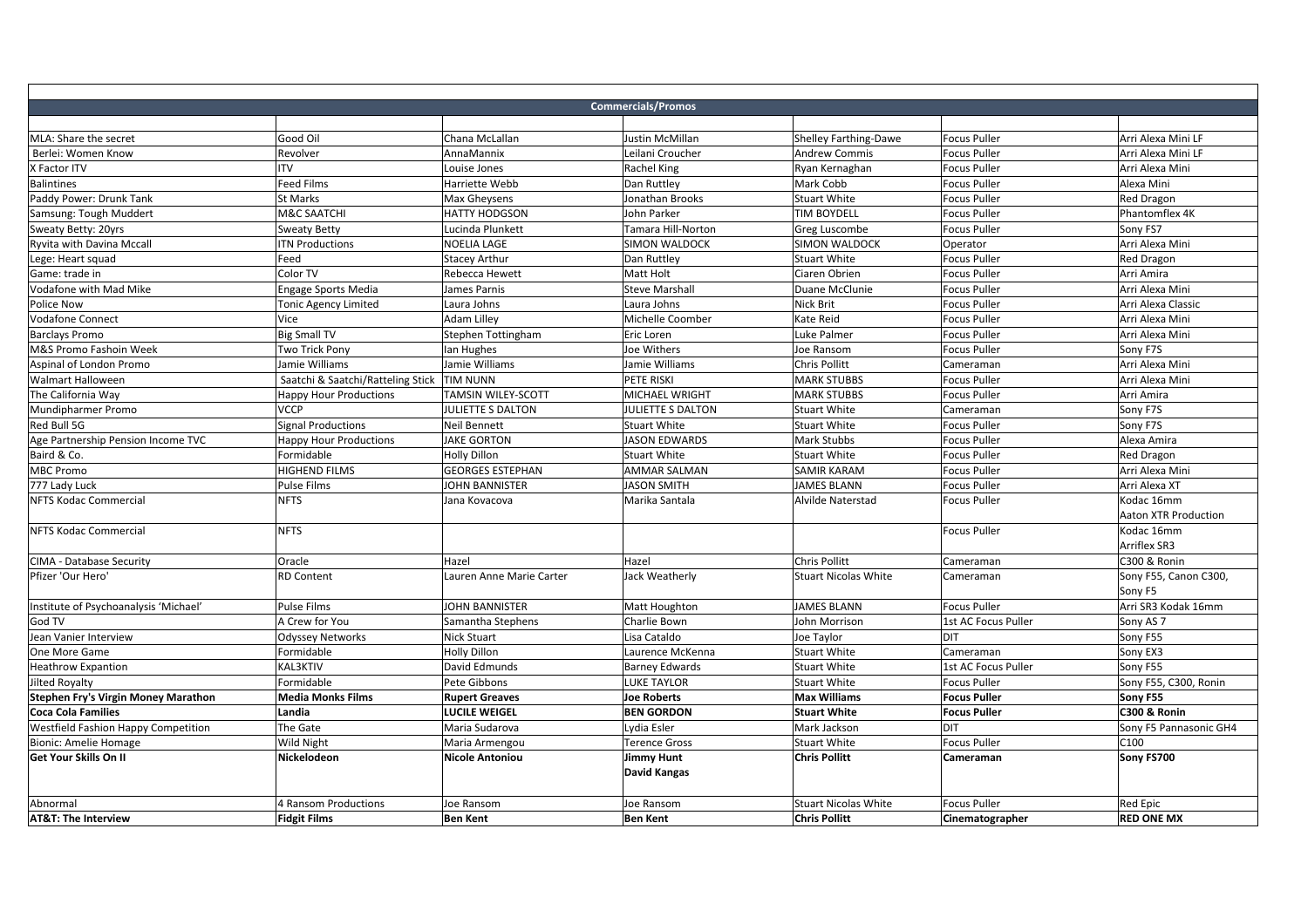| <b>AOL: Alan Office Ledgend</b>                                       | <b>Fidgit Films</b>         | <b>Ben Kent</b>        | <b>Ben Kent</b>              | <b>Chris Pollitt</b>        | Cinematographer      | <b>RED ONE MX</b>    |
|-----------------------------------------------------------------------|-----------------------------|------------------------|------------------------------|-----------------------------|----------------------|----------------------|
| Jelly Belly Jelly Beans Hunt for the Great British BealVCCP           |                             | <b>Andrew Porteous</b> | Tom Clarkson & Mike Fisher   | Paul O'Callaghan            | 1st AC Focus Puller  | C300                 |
| Murdoch International: Murdoch University                             | Kulbardi Productions        | Jeff Asselin           | Jeff Asselin                 | Antony Webb                 | 1st AC Focus Puller  | <b>RED ONE MX</b>    |
|                                                                       |                             |                        |                              |                             |                      |                      |
|                                                                       |                             |                        | <b>Music Clip &amp; Live</b> |                             |                      |                      |
|                                                                       |                             |                        |                              |                             |                      |                      |
| Valintines night                                                      | Sky/Colour TV               | <b>Matt Holt</b>       | Matt Holt                    | Ciaran Obrien               | <b>Focus Puller</b>  | Sony FS <sub>7</sub> |
| TIGGS ft YUNGUN - SWEAR DOWN                                          | <b>GREATCOAT FILMS</b>      | Ailsa Vanessa Tapping  | Smith and Follini            | <b>Stuart White</b>         | <b>Focus Puller</b>  | Arri Alex Mini XT    |
| <b>INHEAVEN: All There is</b>                                         | Bird Filght Films Ltd.      | Elizabeth Brown        | Chloe Little                 | <b>Stuart Nicolas White</b> | <b>Focus Puller</b>  | Arri Alexa Mini      |
| <b>INHEAVEN: BITTER TOWN</b>                                          | Bird Filght Films Ltd.      | Elizabeth Brown        | Chloe Little                 | <b>Stuart Nicolas White</b> | <b>Focus Puller</b>  | Red Dragon           |
| 2 Door Cinema Club:                                                   | Good Egg                    | <b>RUPERT SAVAGE</b>   | <b>THUNDERLIPS</b>           | James Blann                 | <b>Focus Puller</b>  | Arriflex 416 (16mm)  |
| Julio Bashmore: Let Me Be Your Weakness                               | Dirty Films                 | <b>Ben Parkin</b>      | Daniel Brereton              | James Blann                 | <b>Focus Puller</b>  | Arriflex 416 (16mm)  |
| TOPMAN #OPENSHOOT                                                     | Livity                      | <b>MICKEY VOAK</b>     | <b>LEE HEMPSTOCK</b>         | Mark Stubbs                 | <b>Focus Puller</b>  | Arri Amira           |
| Solo 45: FEED 'EM TO THE LIONS                                        | <b>STRANGE BEAST</b>        | <b>MICKEY VOAK</b>     | <b>MUSATA</b>                | Mark Stubbs                 | <b>Focus Puller</b>  | Alexa Plus           |
| Music bx: Moody Goods                                                 | Compulsory.                 | Chris Toumazou         | Max McCabe                   | <b>Stuart Nicolas White</b> | <b>Focus Puller</b>  | Alexa Plus           |
| Altrego: Miraculous Epiphanies                                        | Odd Boy                     | Ryan Elliott           | Lewis                        | <b>Stuart Nicolas White</b> | <b>Focus Puller</b>  | <b>Red Epic</b>      |
| East End Live                                                         | East End Live               | Samir Eskanda          | Samir Eskanda                | N/A                         | Cameraman            | 5 <sub>D</sub>       |
| East End Live: Studio Sessions                                        | East End Live               | Samir Eskanda          | Samir Eskanda                | N/A                         | Cameraman            | 5D                   |
| Go tell the Eskimo: Alderley Edge                                     | Independent                 | <b>Joel Austin</b>     | Joe Austin                   | Leo Williams                | 1st Assistant Camera | 5D, 7D               |
| Fifi Mondello: It's True                                              | Independent                 | Karen Farmer           | Karen Farmer                 | Simon Akkerman. ACS         | 1st AC Focus Puller  | 7D PL Mount          |
| Collage Fall: Fake Life                                               | <b>Contempovision Films</b> | Nikit Doshi            | Kane George Jason            | <b>Ben Adams</b>            | 1st AC Focus Puller  | Panasonic HVX 502    |
| Womens Fashion Week, SS14, AW15                                       | British Fashion Council     | Jamie Williams         | Jamie Williams               | <b>Chris Pollitt</b>        | Cameraman            | C300                 |
| London Colections: Mens AW14, SS14, AW15, AW1(British Fashion Council |                             | Jamie Williams         | Jamie Williams               | <b>Chris Pollitt</b>        | Cameraman            | C300                 |
|                                                                       |                             |                        |                              |                             |                      |                      |
|                                                                       |                             |                        | <b>Documontoni</b>           |                             |                      |                      |

| <b>Documentary</b>                             |                             |              |                     |                    |                     |                   |
|------------------------------------------------|-----------------------------|--------------|---------------------|--------------------|---------------------|-------------------|
| David Hockney Interview                        |                             |              |                     |                    |                     |                   |
| Bill Wyman: It's Always the quiet ones (Pilot) | My Accomplice               | Jamie Clark  | Ollie Murrav        |                    | Camera Assistant    | Red Epic          |
| Adopt a Crack Whore                            | Fidgit Films                | Ben Kent     | Ben Kent            | Chris Pollitt      | Lighting Cameraman  | <b>5D MKII</b>    |
| <b>Wadjemup: Black Prison White Playground</b> | <b>Kulbardi Productions</b> | Jeff Asselin | <b>GLEN STASIUK</b> | <b>Antony Webb</b> | 1st AC Focus Puller | <b>RED ONE MX</b> |

| Short film                             |                              |                          |                       |                             |                     |                    |
|----------------------------------------|------------------------------|--------------------------|-----------------------|-----------------------------|---------------------|--------------------|
|                                        |                              |                          |                       |                             |                     |                    |
| The Conversartion                      | Inextremis                   | Natasha Duran            | Adam Ethan Crow       | <b>Stuart White</b>         | <b>Focus Puller</b> | Arri Alex Mini XT  |
| <b>Stomping Ground</b>                 | Colour TV                    | Rebecca Hewett           | Bertie Gilbert        | Ciaren Obrien               | <b>Focus Puller</b> | Arri Alex Mini XT  |
| To Dover                               | Jamie Williams               | Nan Davies               | Jamie Williams        | Chris Pollitt               | Cinematographer     | Arri Alex Mini XT  |
| Mirette                                | Ground Control               | Michael Stantish         | Helen O'Hanlon        | Mark Stubbs                 | <b>Focus Puller</b> | Arri Alex Mini XT  |
| Le Merde                               | <b>Broken Antler</b>         | Kevin Brown              | Ben Adam-Harris       | Jeremy Hewson               | <b>Focus Puller</b> | Arri Amira         |
| Air Piano                              | Catherine Yass               | David Broder             | <b>Catherine Yass</b> | Jono Smith                  | <b>Focus Puller</b> | Arri 435 35mm x3   |
| <b>Wild Horses</b>                     | NFTS                         | Rebecca Smith            | <b>Rory Stewart</b>   | Samira Oberberg             | <b>Focus Puller</b> | Arri Alexa Classic |
| <b>Blue Bird</b>                       | <b>NFTS</b>                  | <b>Caroline Bartleet</b> | <b>Meg Campbell</b>   | Sean Francis                | <b>Focus Puller</b> | Arri LT 35mm       |
| Rescue Plan (BFI Scify challenge 2016) | Independent                  | Tom Worth                | Stuart Nicolas White  | <b>Stuart Nicolas White</b> | <b>Focus Puller</b> | <b>F55</b>         |
| Letters to Punches Son                 | Independent                  | Robert Youngson          | Jenny Dee             | Chris Pollitt               | Cinematographer     | C300               |
| Red Box                                | Independent                  | Zara Plessard            | Ako Mitchell          | Marek Polaszewski           | <b>Focus Puller</b> | <b>RED EPIC</b>    |
| <b>MOMENTO MORI</b>                    | Hannabi Films Ltd            | Pier Wilkie              | <b>Scott Bassett</b>  | Sara Deane                  | <b>Focus Puller</b> | Arri Amira         |
| Wound                                  | <b>NFTS</b>                  | <b>GAD KHALED</b>        | <b>MALOU REYMAN</b>   | <b>ALVILDE NATESTAD</b>     | <b>Focus Puller</b> | Arri Alexa         |
| Little Bighouse                        | HEADY MIX PRODUCTIONS        | <b>MATT HOLT</b>         | <b>CAT JONES</b>      | JEREMY HEWSON               | <b>Focus Puller</b> | Arri Alexa         |
| Suburban Dracula                       | <b>Busy Doctor Films Ltd</b> | Nidhi Gupta              | Kawita Sareen         | Chris Pollitt               | Cinematographer     | C300 & Ronin       |
| Not Sofie's Choice                     | PORCELAIN FILM               | Gina Lyons               | Matt Holt             | <b>Stuart White</b>         | <b>Focus Puller</b> | Arri Alexa         |
| Annex                                  | TOMMY NAGLE Ltd              | Florian Cassel-Delavois  | <b>TOMMY NAGLE</b>    | <b>Stuart White</b>         | <b>Focus Puller</b> | C300 & Ronin       |